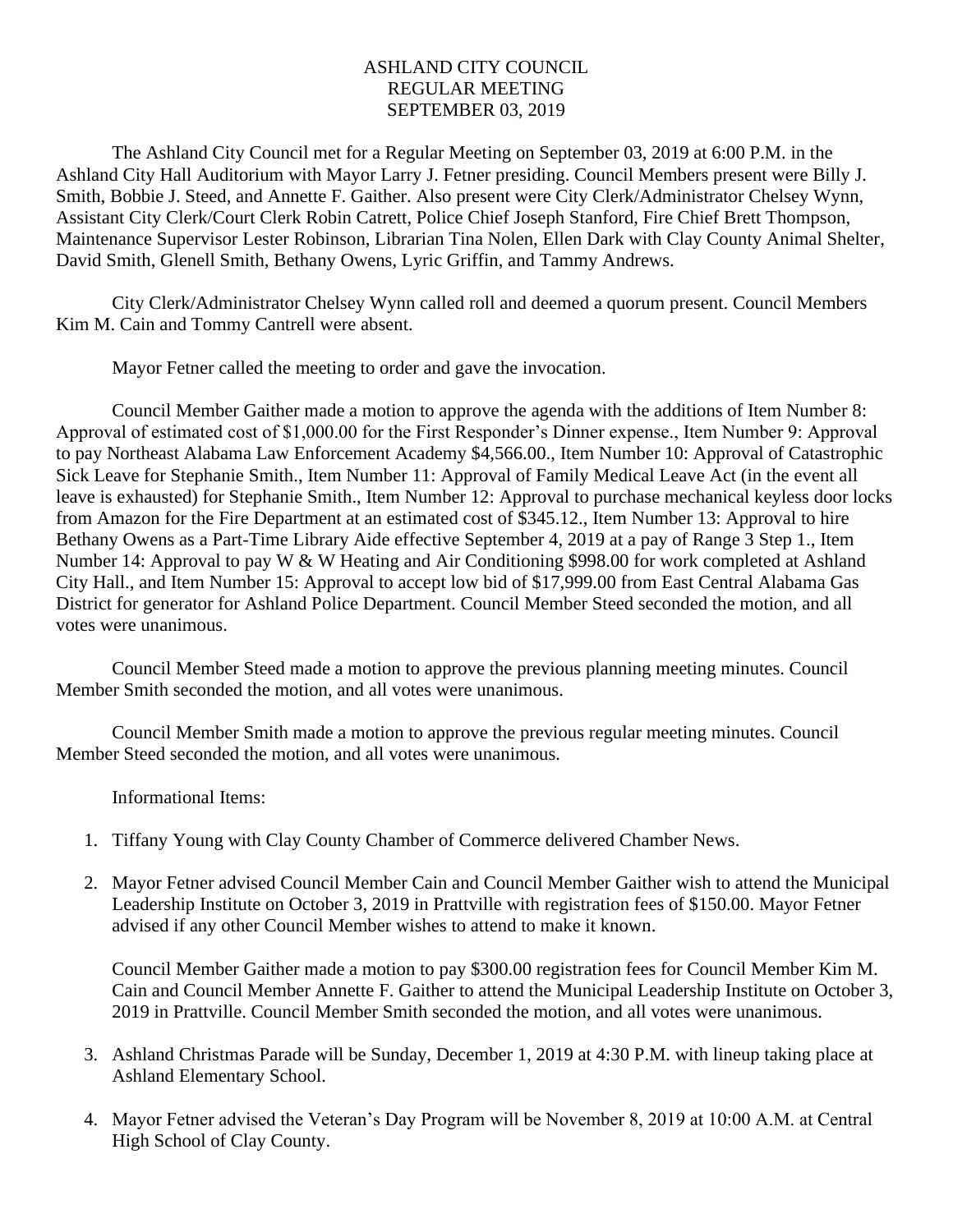5. Mayor Fetner commended citizens for picking up litter within the City of Ashland.

Committee Reports:

Mayor Fetner commended the Police Department and Fire Department for their quick response during emergencies.

Council Member Smith did not report.

Council Member Steed did not report.

Council Member Gaither did not report.

Police Chief Stanford gave an update on Officers currently attending the Police Academy and advised they have 11 weeks to go. Chief Stanford advised security cameras will be being installed in the Police Department and City hall. Chief Stanford also advised the DUI Campaign was a success.

Maintenance Supervisor Lester Robinson advised a recall on the new limb truck has been repaired. Supervisor Robinson suggested installing sensor lights in the park restrooms and having the timer for the park walking trail to turn off at 9:00 P.M. in the Winter months. Supervisor Robinson also advised the Council he will be attending red light training next week.

All Council Members present agreed to install sensor lights in the park restrooms and to change the timer on the walking trail to turn off at 9:00 P.M. in the Winter Months. Chief Stanford advised it would be beneficial to post notice that the park will begin closing at 9:00 P.M. when the timer on the trail in changed.

Fire Chief Brett Thompson reported on calls the Fire Department has responded to since the last Council Meeting.

Librarian Tina Nolen reported on "Forgotten Alabama" and recommended the City to hire Bethany Owens and introduced her to the Council.

New Business:

Council Member Gaither made a motion approving the bills received since the last regular meeting in the amount of \$5,164.25. Council Member Steed seconded the motion, and all votes were unanimous.

Council Member Steed made a motion to approve the 2019-2020 Agreement with the Clay County Animal Shelter. Council Member Smith seconded the motion, and all votes were unanimous.

Council Member Smith made a motion to approve the 2019-2020 Agreement with Bailey's Bush Hogging. Council Member Gaither seconded the motion, and all votes were unanimous.

Council Member Smith made a motion approving to receive sealed bids on 2007 Chevrolet Impala (Unit 174) previously deemed surplus with bids to be opened on September 16, 2019 at 5 P.M. with the City reserving the right to reject any and all bids. Council Member Gaither seconded the motion, and all votes were unanimous.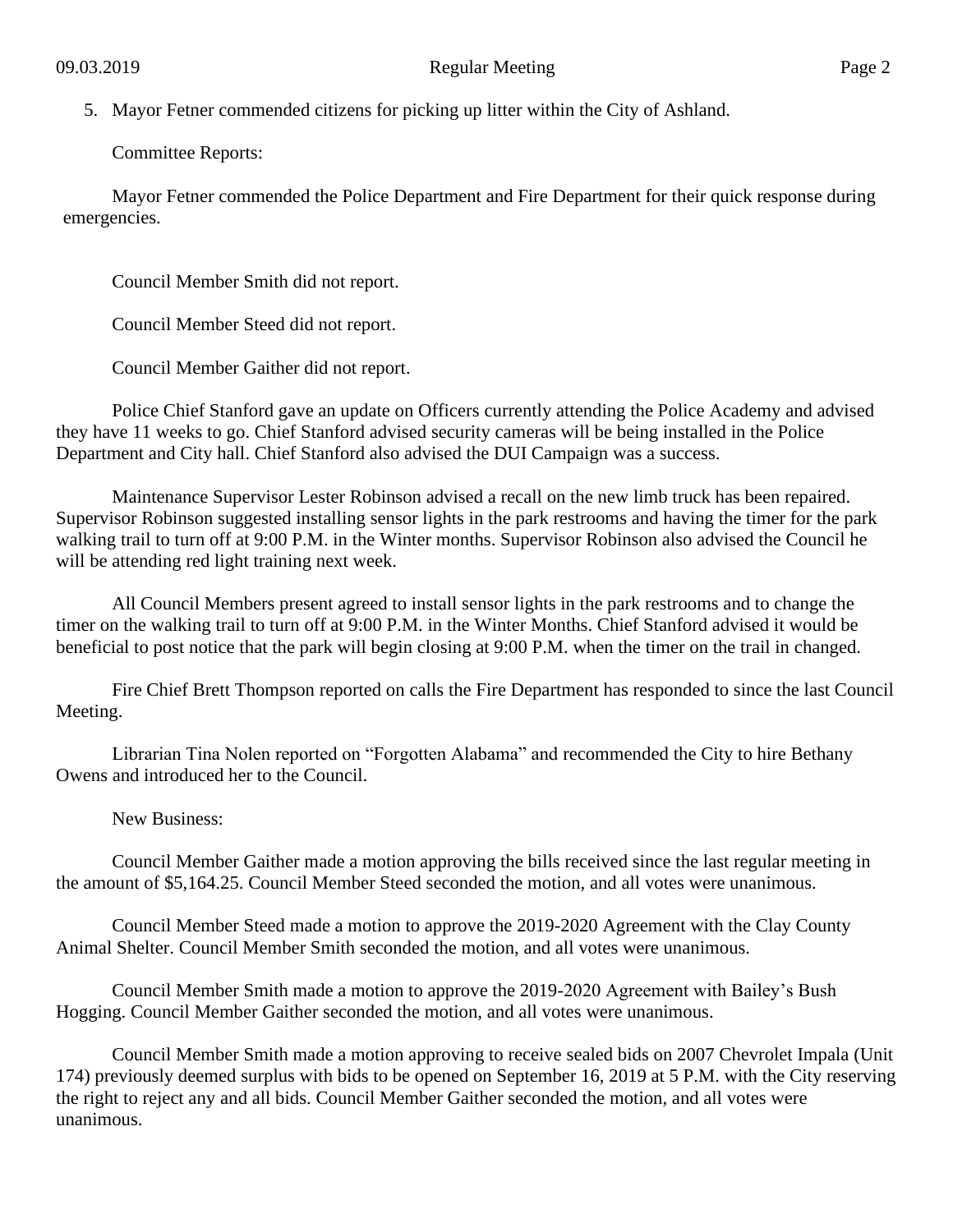Council Member Gaither made a motion approving to pay American Law Enforcement Radar & Training \$280.00 for radar training form 8/15/2019 for the Police Department. Council Member Smith seconded the motion, and all votes were unanimous.

Council Member Smith made a motion approving to give City Clerk/Administrator Chelsey Wynn a two-step evaluation-based merit raise to Range 19 Step 5 effective September 9, 2019. Council Member Gaither seconded the motion, and all votes were unanimous.

Council Member Steed made a motion to approving the 2019-2020 budget including a 1 step (3%) cost of living raise for all employees effective first full payroll in October. Council Member Smith seconded the motion, and all votes were unanimous.

Council Member Gaither made a motion approving the estimated cost of \$1,000.00 for the First Responder's Dinner expenses. Council Member Steed seconded the motion, and all votes were unanimous.

Council Member Smith made a motion approving to pay Northeast Alabama Law Enforcement Academy \$4,566.00 (to be reimbursed \$2,600.00). Council Member Gaither seconded the motion, and all votes were unanimous.

Council Member Gaither made a motion approving Catastrophic Sick Leave for Stephanie Smith. Council Member Steed seconded the motion, and all votes were unanimous.

Council Member Steed made a motion approving Family Medical Leave Act (in the event all leave is exhausted) for Stephanie Smith. Council Member Smith seconded the motion, and all votes were unanimous.

Council Member Smith made a motion to approve the purchase of mechanical keyless door locks from Amazon for the Fire Department at an estimated cost of \$345.12. Council Member Gaither seconded the motion, and all votes were unanimous.

Council Member Steed made a motion to hire Bethany Owens as a Part-Time Library Aide effective September 4, 2019 at a pay of Range 3 Step 1. Council Member Gaither seconded the motion, and all votes were unanimous.

Council Member Gaither made a motion approving to pay W & W Heating and Cooling \$998.00 for work completed at City Hall. Council Member Steed seconded the motion, and all votes were unanimous.

Council Member Gaither made a motion to table approval to accept low bid of \$17,999.00 from East Central Alabama Gas District for a generator for the Police Department. Council Member Smith seconded the motion, and all votes were unanimous.

Resolutions, Ordinances, Orders, and More:

Council Member Gaither made a motion to approve Ordinance Number 2019-08-19-01 (limb pickup). Council Member Smith seconded the motion.

Roll Call Vote: Smith- Aye Steed- Aye Gaither- Aye Mayor Fetner- Aye Ordinance passes unanimously.